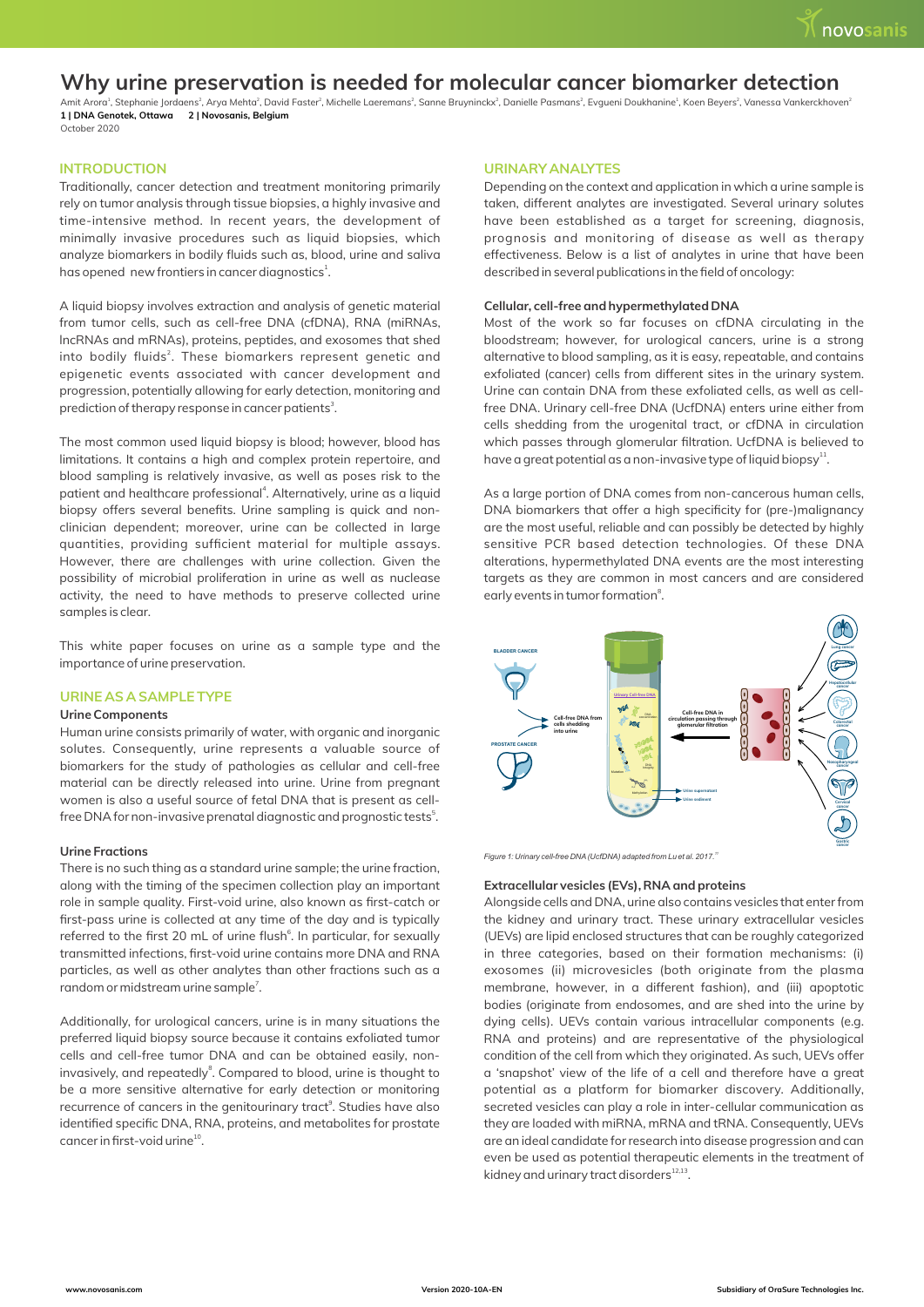## **URINE PRESERVATION AND STABILITY**

Despite a growing interest in urine as a sample type, especially for oncology and prenatal diagnosis, only a few studies on sample handling have been reported to date and no clear analytical consensus is available.

The required stability of a urine sample depends greatly on the type of analysis to be performed. The addition of preservative allows substantially longer preservation of urine and confidence in the utility of its content for diagnostic purposes.

For example, while hypermethylated DNA can be a suitable biomarker for cancer detection, the use of urinary hypermethylated DNA in clinical practice is constrained given the challenges of preserving urinary nucleic acids. Hence, urine needs to be stored and transported in a way that allows nucleic acid preservation for downstream analysis<sup>14</sup>.



- LOW Ct VALUES Lower Ct values can indicate high amounts of the target *sequence within the sample*
- Ÿ *HIGH Ct VALUES Higher Ct values can indicate absence of the target sequence or suboptimal environmental conditions within the sample*

To understand the need for urine preservation, we compared the stability of several analytes in unpreserved urine.

Figure 2 shows the Ct values for a human β-globin and a bacterial 16S rRNA target gene in unpreserved urine samples left at room temperature for a period of 4 to 7 days.

Cell-free DNA was extracted from the urine samples using the QIAamp Circulating Nucleic Acid Kit (Qiagen), after which the human β-globin content was determined as per Jung et al. (2003)<sup>15</sup>, and the bacterial 16S rRNA content was determined using an inhouse extraction and amplification protocol (DNA Genotek, unpublished data).



Figure 2: human β-globin and bacterial 16S rRNA detection in unpreserved urine. Significant differences observed<br>between human β-globin and bacterial 16S rRNA (t-test p values of 1.25x10-6, 0.002 and 8.79x10-9, 0 days, 4<br>d

## **The results show two different trends.**

For human cfDNA, an increase in Ct values is observed after 4 and 7 days, suggesting lower concentrations of human cfDNA over time. This indicates that without preservation, human cfDNA in urine primarily degrades by nuclease activity. For bacterial 16S DNA, a decrease in Ct values is observed after 4 and 7 days, suggesting higher bacterial DNA content over time. This indicates bacterial (over)growth in urine. Additionally, the significantly lower Ct value for the bacterial DNA compared to the human cfDNA also implies that the latter could risk being diluted in the total mixture, potentially limiting detection if the downstream analysis method is chosen without due consideration.

The degradation of human cfDNA can also be observed in Figure 3, which shows tape station analysis results on day 0 and day 7. DNA fragments with an average fragment length of 198 bp and 445 bp are degrading to fragment lengths of 121 bp and to very small fragmented DNA (+/- 15 bp), indicating heavy nuclease activity in the unpreserved urine sample.

The extracted cell-free nucleic acids profile was assessed on the 4200 Agilent TapeStation platform (Agilent) according to manufacturer's instructions.



Similar trends can be seen when looking at the stability of several other analytes in urine when not in the presence of a preservative. For example, increasing Ct values were observed over a period of 7 days at room temperature, indicating a loss of stability and detectability, for cellular RNA, cell-free and EV RNA (Figure 4), as well as for Human Papillomavirus (HPV) plasmid DNA (Figure 5).

Urine EV RNA extraction was performed using exoRNeasy Maxi Kit (Qiagen), and the RNA contents were determined using the β-actin Taqman assay (ThermoFisher), after converting the RNA into cDNA using ThermoFisher Reagents, using an in-house protocol (DNA Genotek, unpublished data).



Figure 4: Loss of stability and detection of cellular, cell-free and EV RNA. Significant differences observed after 7<br>days for cellular RNA (t-test p value of 0.007), for cfRNA and EV RNA more data is required to investiga



*Figure 5: Degradation of HPV plasmid DNA. Significant differences observed after 7 days (t-test p value of 0.01)*